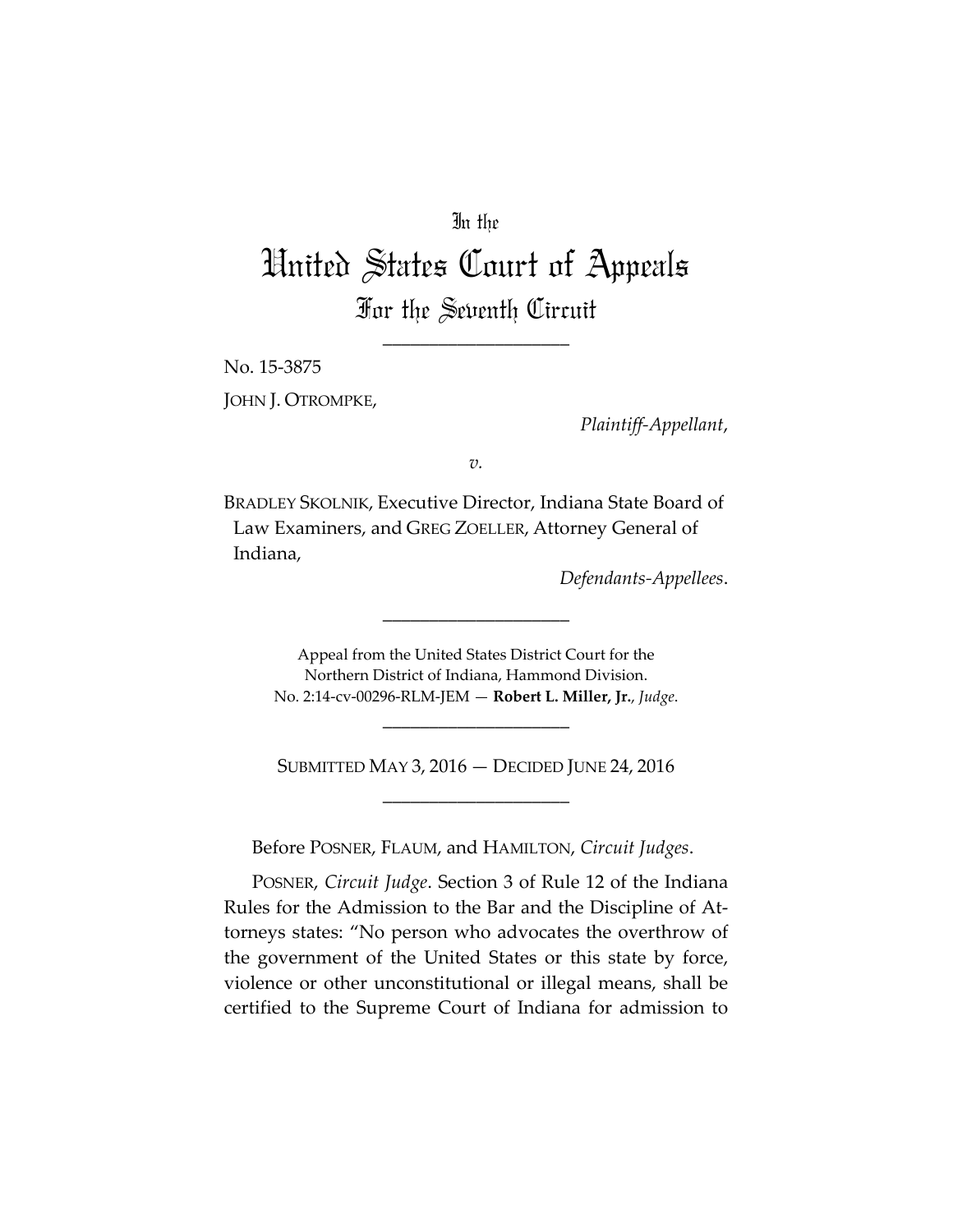the bar of the court and a license to the practice of law." The plaintiff intends to engage in "revolutionary advocacy," as by distributing the *Charter of Carnaro* (Gabrielle d'Annunzio's constitution, combining proto‐fascist, anar‐ chist, and democratic ideas, for his short‐lived rule over Fiume in 1920), and Marx and Engels' *Communist Manifesto*, and he is concerned, he says, that his actions will be deemed to violate Rule 12(3). He doesn't quite say that he intends to advocate the overthrow of the government of the United States or of Indiana by illegal means. But he implies that, both by his citation to the *Communist Manifesto* and by argu‐ ing that the defendants are violating the First Amendment by refusing to admit to the Indiana bar any "person who ad‐ vocates the overthrow of the United States or this state by force, violence, or other unconstitutional or illegal means" presumably he is such a person. His suit, which is against the director of Indiana's bar examiners and the state's attor‐ ney general, seeks to enjoin the enforcement of Rule 12(3) on the ground that it infringes freedom of speech, in violation of the U.S. Constitution.

The suit is premature. Otrompke has not applied for ad‐ mission to the Indiana bar. For all we can know, should he apply the board of examiners or the attorney general (the defendants) might agree with him that Rule 12(3) violates the First Amendment, or might decide that in any event his proposed activities would not violate the rule. Given those possibilities, he lacks standing to bring the present suit, as the district court held in dismissing it for want of jurisdic‐ tion.

He lacks standing because he's failed to show that unless he obtains a judgment against the defendants he will be